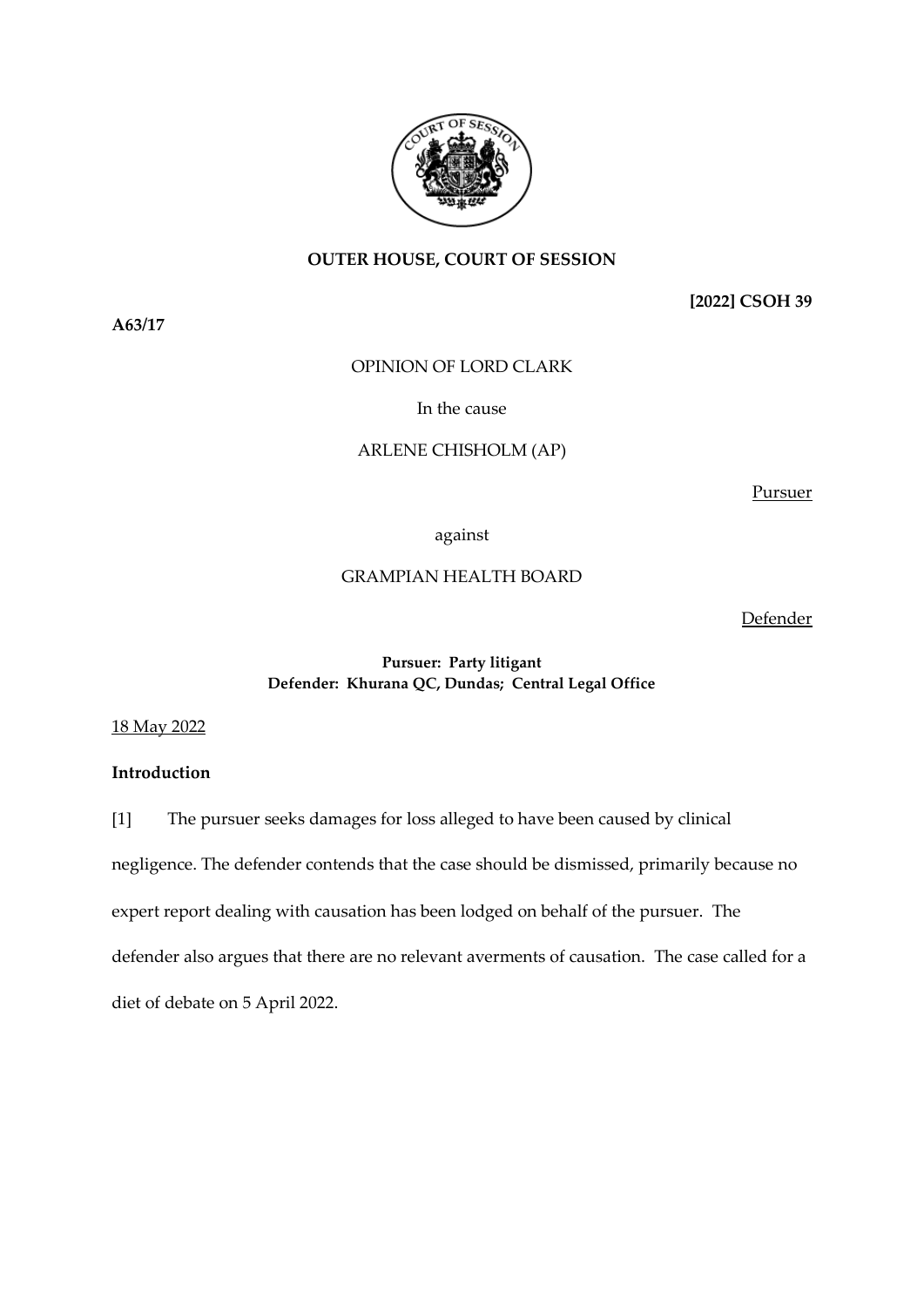## **Background**

#### *The pursuer's case*

[2] The pursuer attended Aberdeen Maternity Hospital on 21 February 2014. She was to have a caesarean section under spinal anaesthesia. This involved a needle being inserted in her spinal area. She claims that the insertion was performed negligently and that as a result she had pain, initially in her leg and back. The back pain is said to be ongoing and debilitating. Dr Moore, the specialist anaesthetic registrar who administered the spinal anaesthesia, is averred to have negligently positioned the needle, attempted to position it too many times (on around seven occasions) and failed to seek assistance from a consultant at an appropriate stage. The pursuer also avers that Dr Moore failed to obtain informed consent by not informing the pursuer of the risk of nerve damage at the time the spinal anaesthetic was administered. The pursuer also claims that Dr Lamont, a consultant anaesthetist, failed to properly supervise Dr Moore.

## *The defender's position*

[3] The defender denies the allegations of negligence. The defender avers that the pursuer's informed consent was duly obtained in advance of the procedure and that Dr Moore attempted to insert the needle on an appropriate number of occasions prior to seeking assistance from her senior colleague, all in accordance with ordinarily competent practice. It is also averred by the defender that, in any event, the administration of spinal anaesthesia had not in any way caused or otherwise contributed to the continuing pain in respect of which the pursuer now sues.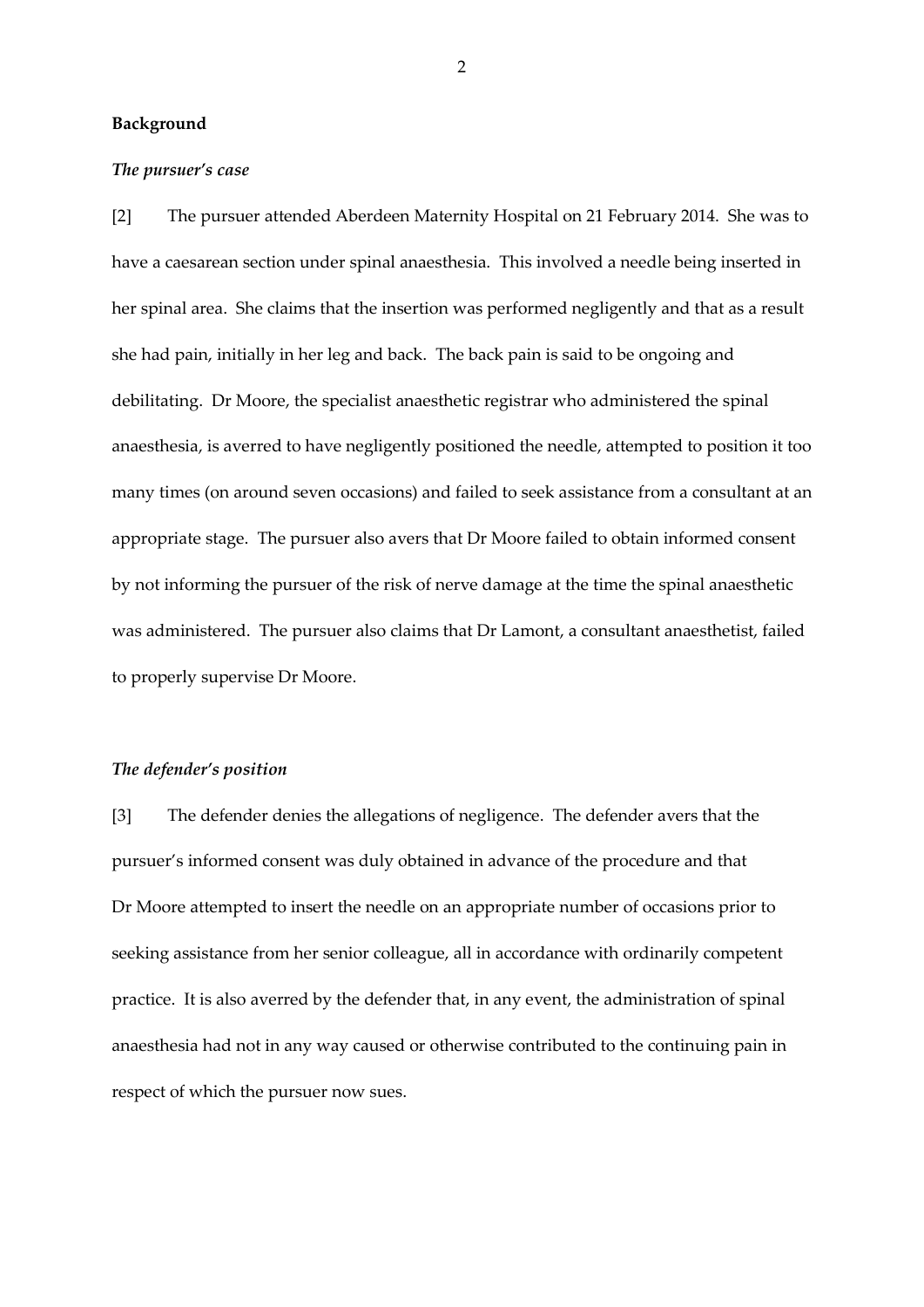#### *Procedural history*

[4] Given its central importance to the matter before the court, it is necessary to set out the procedural history of this case in sufficient detail. The summons was served on the defender on 17 February 2017. On several occasions thereafter, on unopposed motions by the pursuer, the cause was sisted pending the outcome of the pursuer's legal aid application. Each sist lasted for three months and the overall period ended in June 2018. On 20 June 2018, on the unopposed motion of the pursuer, the cause was sisted for a further period of three months until 20 September 2018 to allow medical reports to be considered by an independent neurosurgeon. On 20 September 2018, a further period of sist of three months was allowed on the grounds that the pursuer had obtained reports from a consultant neuroradiologist and neurologist, which required to be considered, and a further application for legal aid on the basis of the opinion obtained would have to be made. On 20 March 2019 a further sist of four months was allowed on the motion of the pursuer for further investigations to be carried out. The submissions in support of this motion stated that investigations were ongoing in respect of the causation of the pursuer's current symptoms. On 22 July 2019 there was a further three month sist granted because a consultant neurosurgeon had confirmed that causation is complex and the opinion of a chronic pain specialist was required, as a final line of enquiry. A further application for legal aid was to be made. On 23 October 2019 there was a further sist of three months, granted on the motion of the pursuer, to await the outcome of an application in respect of legal aid.

[5] Defences were lodged on 16 January 2020. The adjustment period was continued until 4 November 2020. Statements of proposals were exchanged by parties and lodged in advance of a by order hearing, fixed for 9 December 2020. The pursuer's statement of proposals named, as a witness, a consultant neurosurgeon, Mr Mathieson, who "will speak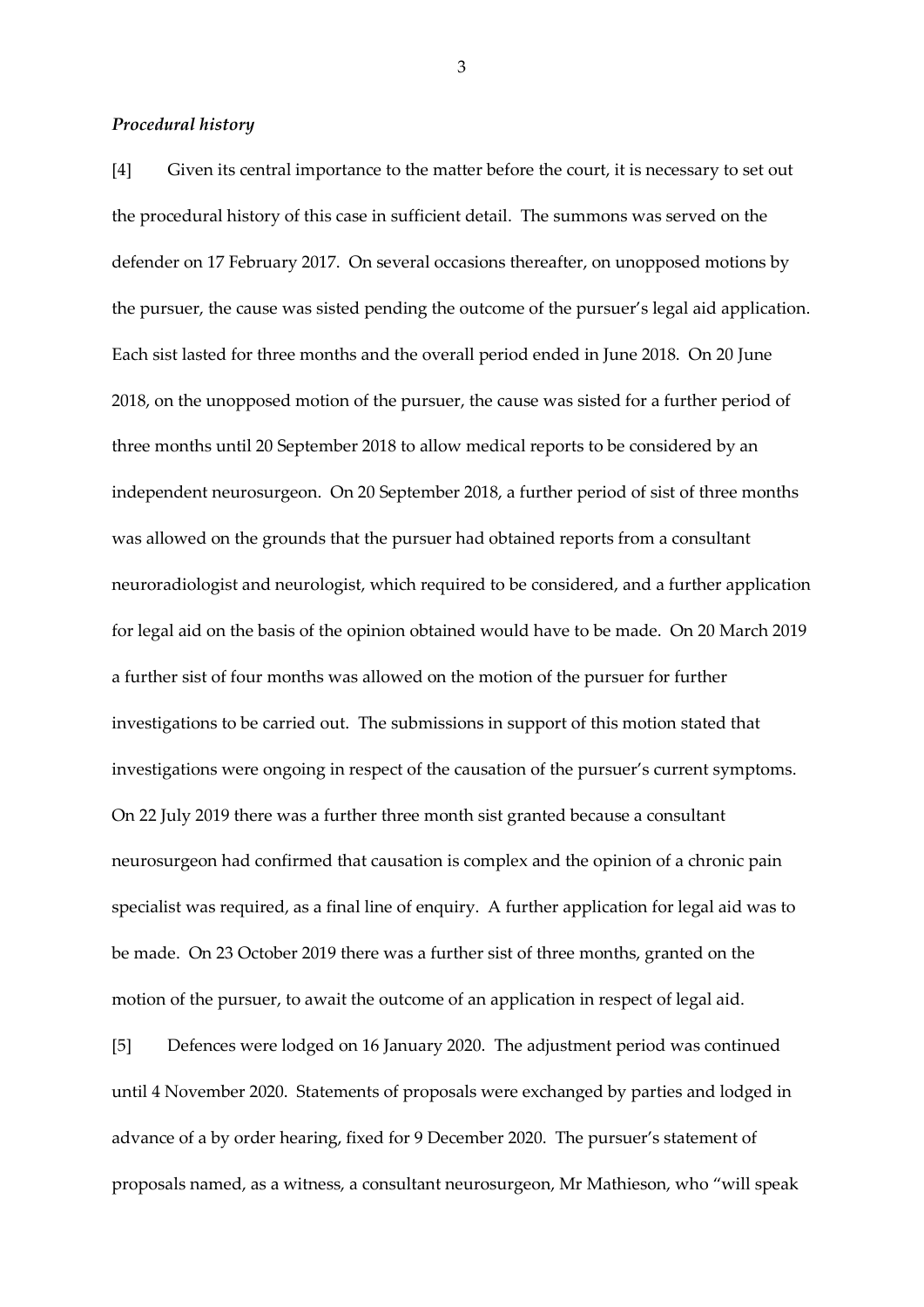to the connection between the allegedly negligent attempts at siting the spinal anaesthetic needle and the pursuer's symptoms". The statement of proposals for the defender mentioned issues of relevancy and specification but, I assume, proceeded upon the basis indicated in the pursuer's statement that an expert report on causation would be exchanged and lodged. At the hearing on 9 December 2020, a proof was fixed for 23 November 2021 and the seven following days, with three case management hearings also fixed. The Lord Ordinary appointed witness lists and productions, which would include all expert reports, to be lodged by 23 July 2021.

[6] On 17 February 2021, the pursuer's agents withdrew from acting. The case was continued to 28 April 2021 to allow the pursuer time to appoint and instruct new representation. At the continued hearing, there was no appearance by the pursuer and there was an email in advance from her daughter explaining that the pursuer was unwell. The hearing was continued to 11 May 2021. On that date the matter was continued for six weeks to allow the pursuer to make progress in instructing agents and to advise the court. At a hearing on 23 June 2021, the pursuer appeared personally. The court timetable was varied and the pursuer was ordained to lodge in process a report or reports in relation to liability and causation from a suitable medical expert no later than close of business on 25 July 2021. No expert report on causation was lodged. The pursuer had instructed Dr Seckin as an expert witness on causation in April 2021.

[7] On 17 August 2021, the defender enrolled a motion seeking dismissal of the cause on the ground that the pursuer had failed to obtemper the court's order made on 23 June 2021. At a hearing on 26 August 2021 the court was told that an electromyography (EMG) test was to be conducted and that Dr Seckin's report would be issued as soon as possible after the test result was available. The motion by the defender for dismissal was refused. The timetable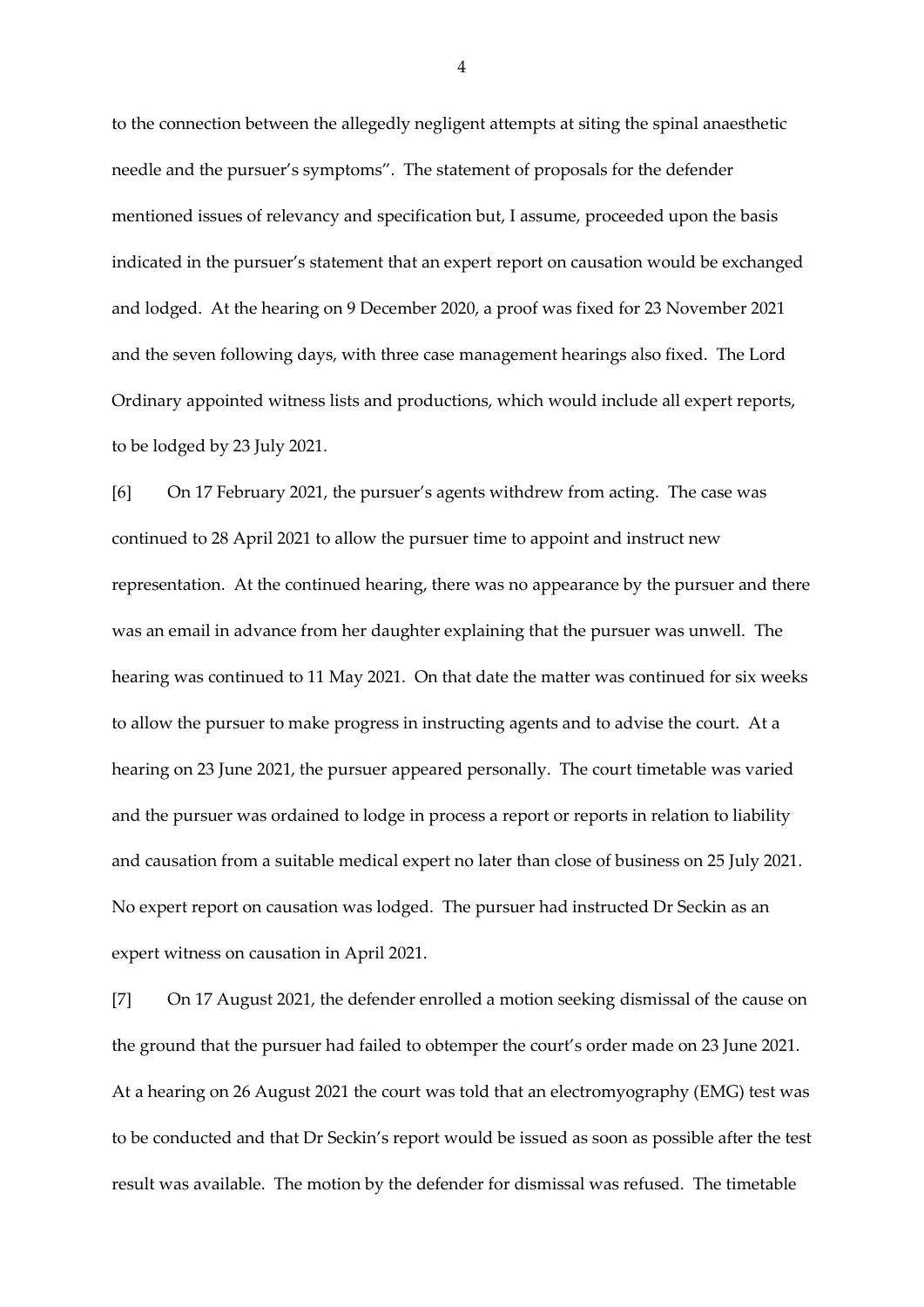was extended and the pursuer was ordained to disclose the existing expert reports. At a hearing on 22 September 2021 the court noted that the pursuer expected to have her expert report on causation by the beginning of November and the case was continued to 3 November for that purpose. On 3 November 2021, no expert report on causation having been lodged, the diet of proof was discharged but the case was set down to call for a by order hearing on 23 November for consideration of further procedure. The Minute of Proceedings noted:

"Mrs Chisholm confirmed to the court that she had an EMG test scheduled for 9 November 2021 and it is anticipated that the report will be available one week after. The court appointed the cause to a by order on 23 November to enable consideration to be given as to whether or not the case should proceed at that stage. This will depend on the report which will be lodged in due course by the pursuer and the defender's response to the report."

[8] An EMG test was conducted in early November and the result was made known to Dr Seckin. No report from Dr Seckin was lodged. At a hearing on 23 November 2021, the court was told by the pursuer that the EMG results were normal. That test was carried out only for the purpose of ruling out certain matters, which it did rule out. Dealing with the defenders' motion to dismiss the action, the court understood from Ms Chisholm's submissions that Dr Seckin's report should be received by the end of November 2021. The motion hearing was continued to 9 December 2021 to allow the pursuer to lodge the report and intimate it to the defender. No report was lodged or intimated by that date. In advance of that hearing, the pursuer indicated she was unwell and unable to attend. The court requested a medical certificate to confirm that position. The hearing was continued until 22 December 2021. At that hearing, an email from the pursuer's GP practice was referred to, but it did not amount to a medical certificate. The court was advised by Ms Chisholm that Dr Seckin had been on holiday and that the report would be produced in January. The court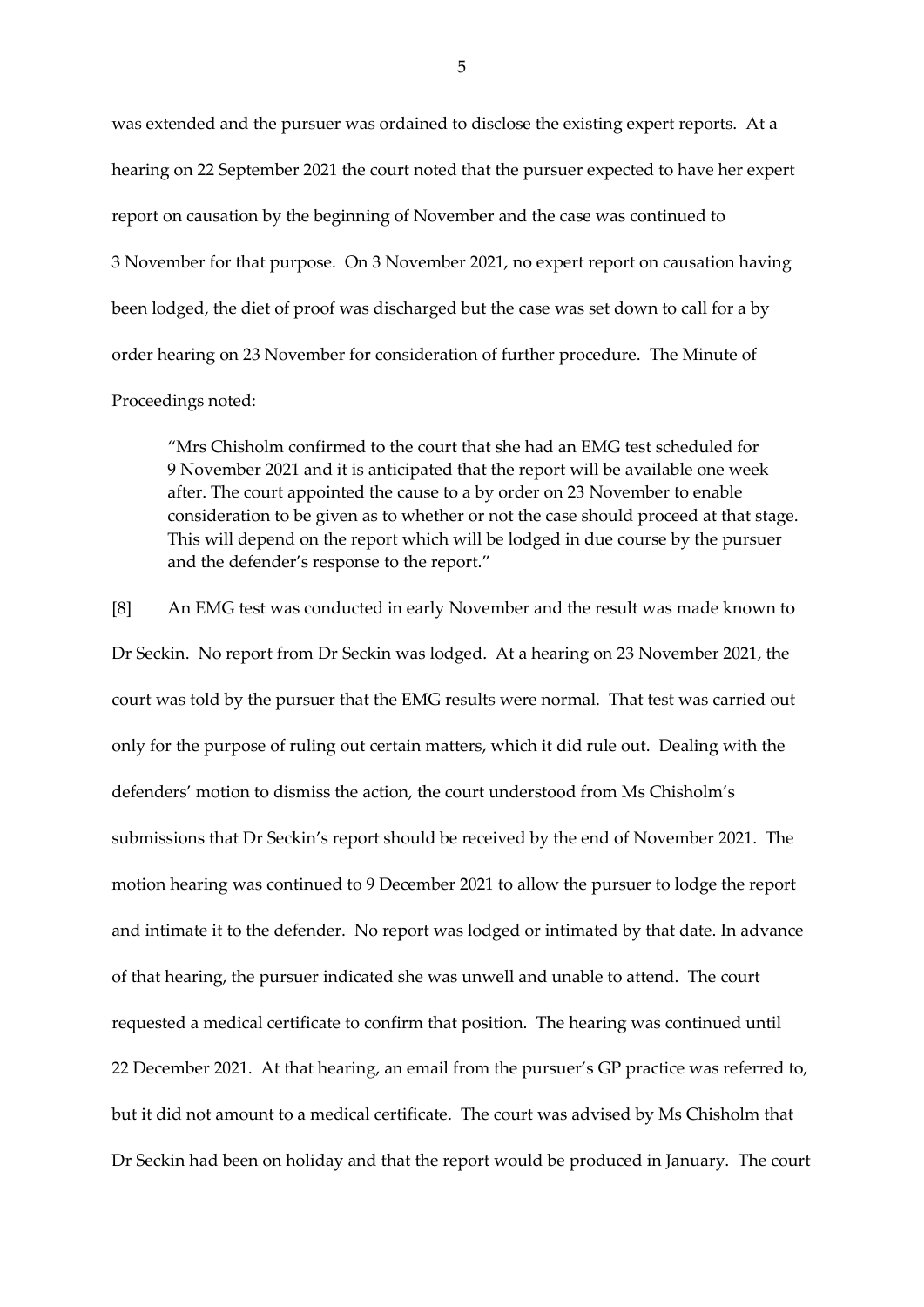advised the pursuer to contact him, advise him of the continuation and that the report should be lodged and intimated before the next hearing on 28 January 2022. At that hearing, Ms Chisholm advised the court that she had spoken to Dr Seckin by telephone. He had been on holiday for about one month and was extremely busy, partly as a result of issues arising from the pandemic. He told her that it would take at least another month to produce a report. Ms Chisholm was unable to advise the court of a date when the report would be obtained.

[9] Ms Chisholm accepted that she had been aware for quite some time that if no expert report supporting causation is lodged her case is bound to fail. This is a case to which the previous version of Chapter 42A of the Rules of Court applies. In terms of rule 42A.6 of those previous rules, the Lord Ordinary may make such orders as are thought to be necessary to secure the efficient determination of the action. There is support for the view that this rule would have allowed the consequences of there being no expert report on causation to be determined at a by order hearing: *JD* v *Lothian Health Board* 2018 SCLR 1, Lady Clark at [53], Lord Glennie at [73]. However, the defender's position, as expressed in written and oral submissions, was that there were also issues of relevancy. The fixing of the proof before answer in November 2021 must have proceeded on the basis that supportive expert reports would be exchanged and lodged. I concluded that in light of rule 42A.6 and the fact that the absence of the expert report on causation had arisen, along with issues of relevancy, it was necessary for the court to determine further procedure, of new. Fixing a further proof before answer, in the absence of an expert report on causation, was not appropriate. At a debate, the court does not normally look beyond the pleadings, but where the absence of an expert report is raised, there is no difficulty in the court dealing with the point: *JD* v *Lothian Health Board,* Lady Clark at [57]. Accordingly, at the hearing on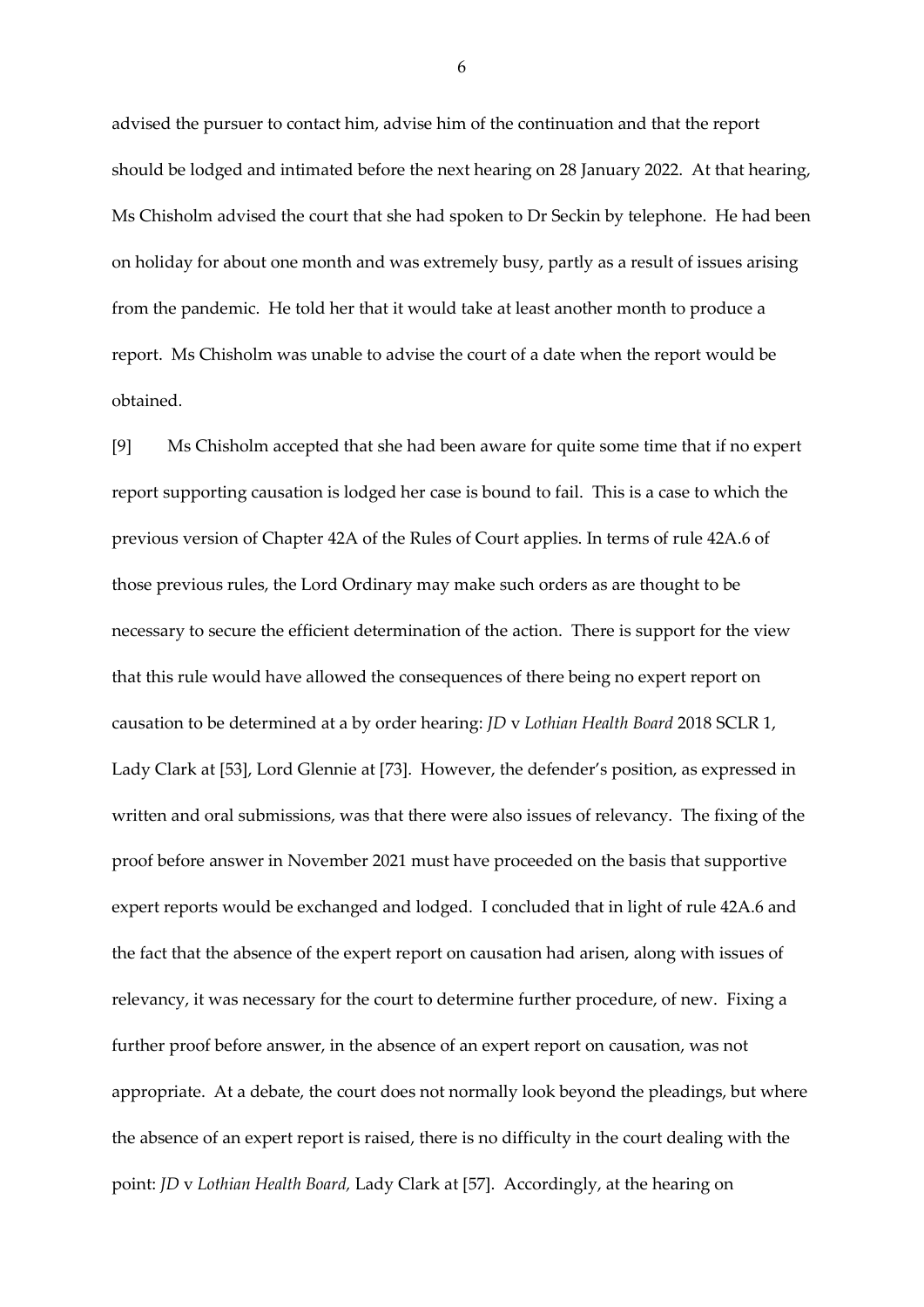28 January 2022, the defender's motion for dismissal was refused as I considered it appropriate that a diet of debate be fixed. The debate was fixed for 5 April 2022, at which any matters of relevancy, and the issue of whether there is support in expert evidence for the pursuer's case, could be addressed. Ms Chisholm was advised that it remained open to her to lodge an expert report prior to the diet of debate. In the event, when the debate called on 5 April 2022, no report had been lodged.

[10] The interlocutor fixing the diet of debate ordained the defender to lodge its Note of Argument by 11 February 2022 and the pursuer to lodge her Note of Argument by 11 March 2022. That was complied with. A joint list of authorities was lodged. On 30 March 2022, the pursuer contacted the general department of the court asking for the debate to be discharged. The defender indicated to the general department that it wished the matter to proceed. No motion to discharge the debate was lodged. When the case called for debate on 5 April 2022, by a WebEx hearing, the pursuer appeared personally. She stated that she had a chest infection and was on antibiotics. No motion was made to discharge the diet of debate. No medical certificate or other communications from a GP were offered. When she had felt unwell on a prior occasion and considered that she was unable to appear at the hearing, she did not appear. She did not suggest that she was unable to take part in the debate hearing. Ms Chisholm's ability to address the court was not in any way hindered or differed at all from how she had dealt with matters in her earlier appearances. She was fully able to articulate her position and at no point indicated that she had any difficulty in that regard.

[11] Each party had set out its position in a Note of Argument. As well as having four weeks to consider the defender's Note, the pursuer had for a considerable period of time before then been well aware of the points which the defender would be making. The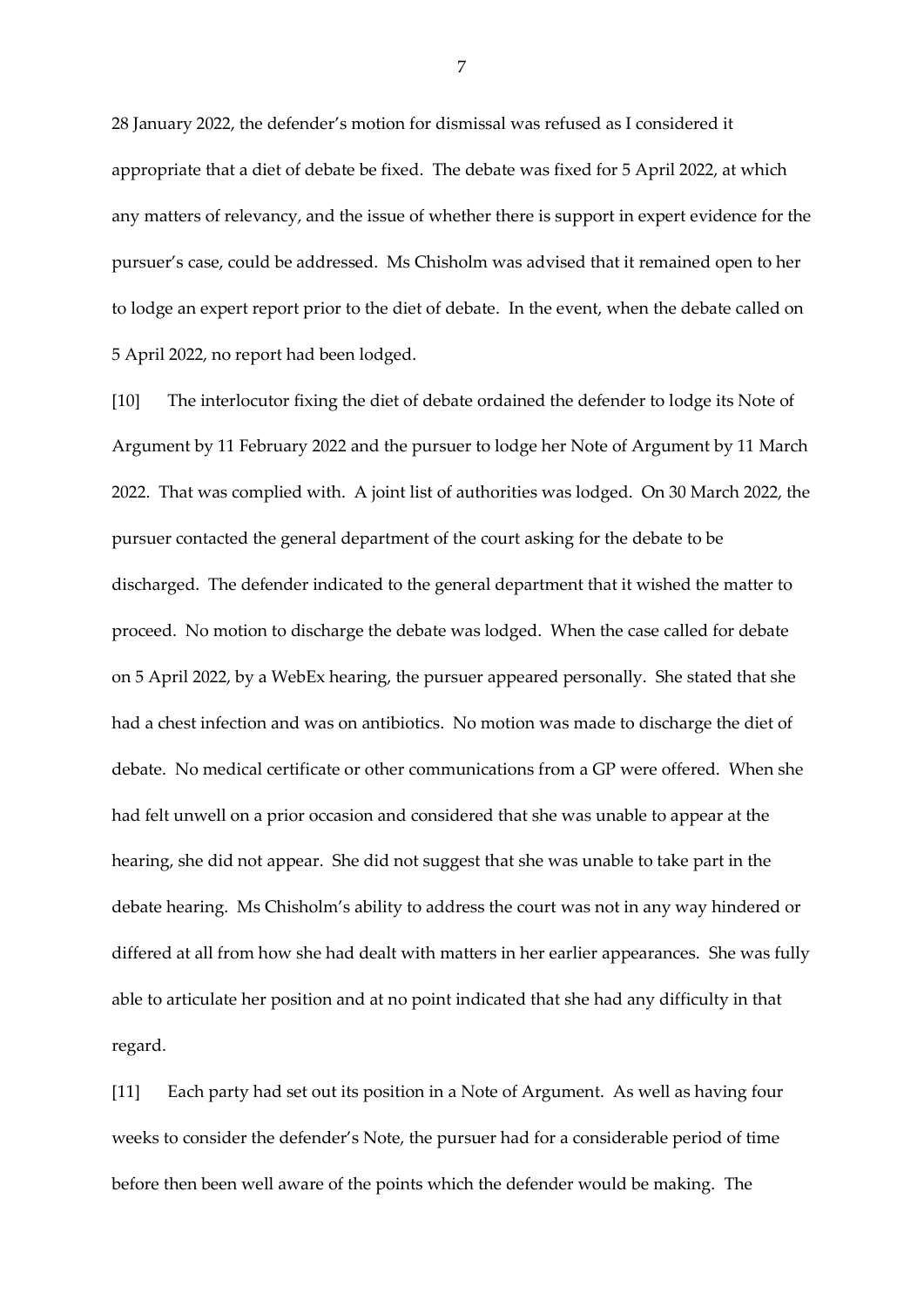defender had referred to the issue of causation in its statement of proposals for further procedure, prepared in December 2020. Also, a Note of Argument in support of the motion made previously, seeking dismissal on the same grounds as those to be advanced at the debate, was lodged several months prior to the debate. The motion had been made on more than one occasion, when the pursuer was present, under reference to the Note of Argument. The central point was the absence of an expert report on causation. In the whole circumstances, I concluded that there was no good reason for delaying matters further and not dealing with the issues.

[12] Senior counsel for the defender relied heavily on the Note of Argument and made very brief oral submissions based on the Note. The pursuer responded to those submissions, in equally brief terms, and relied upon her Note of Argument. Following her submissions, senior counsel responded on one point. Out of caution and as she was a party litigant, I allowed her to comment further and she did so in brief terms. The hearing lasted for a short period, part of which was taken up by parties clarifying points in answer to questions raised by the court. Senior counsel for the defender did not make any submissions that materially altered or added to the position adopted in the Note of Argument previously lodged in support of the motions to dismiss and repeated in the Note of Argument for the debate.

## **Submissions**

## *Submissions for the defender*

[13] This action had been characterised by repeated delay at the instance of the pursuer. Despite these delays the pursuer has still failed to produce any expert evidence to support her averments on causation. The pursuer had thereby also failed to provide fair notice of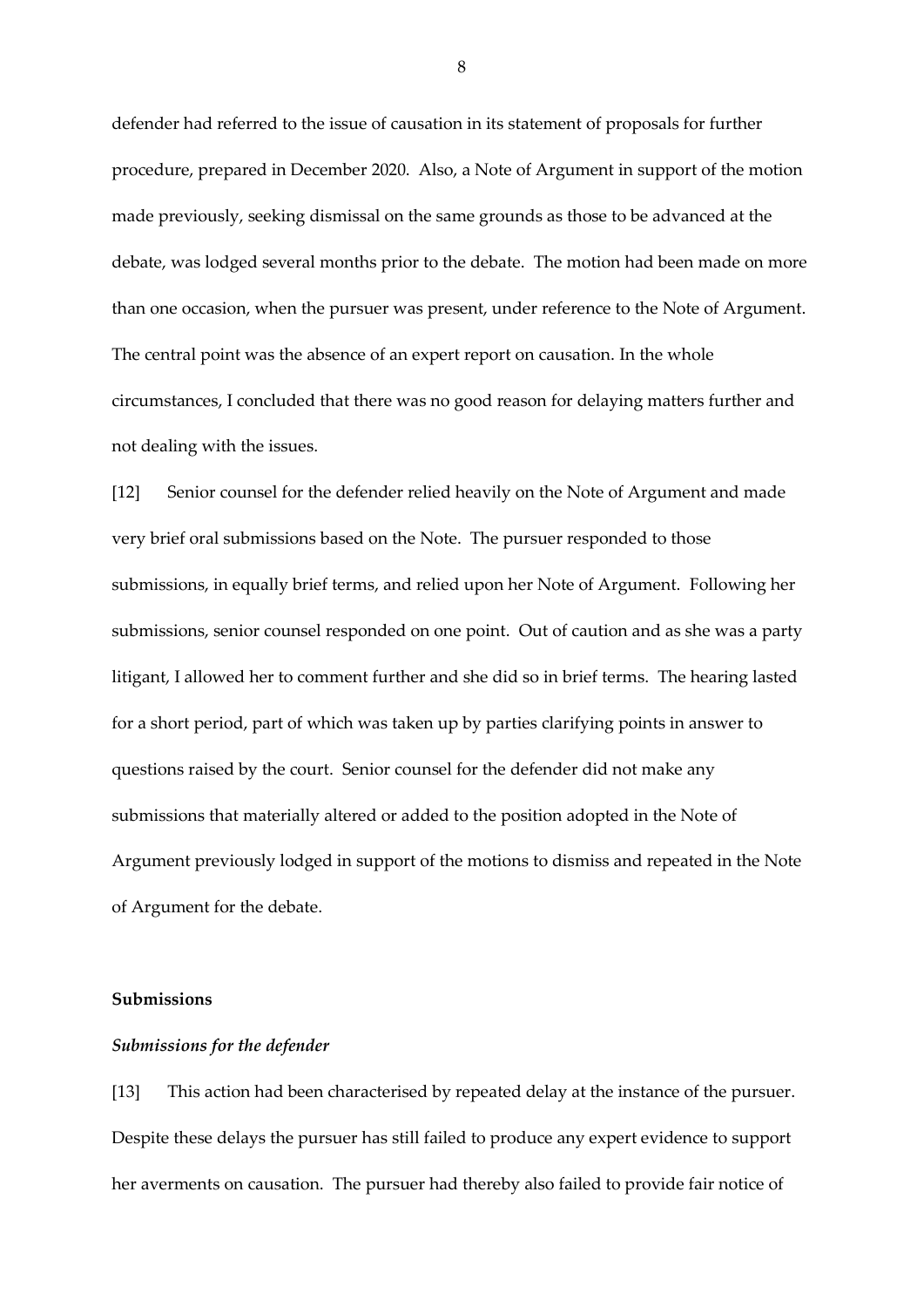her case. The pursuer's pleadings were both fundamentally lacking in specification and irrelevant.

[14] A case should be concluded within a reasonable time *Clark* v *Greater Glasgow Health Board* [2017] CSIH 17, Lord President (Carloway), at [44]); MacPhail, *Sheriff Court Practice* at 14.02. All litigants, whether represented or party, ought to be treated equally: *AW, Applicant* 2018 Fam LR 60, Lady Paton at [14]; *HN & Anr* v *Barnet Enfield & Haringey Mental Health NHS Trust* [2019] EWHC 2473 (QB), Martin Spencer J at [39] to [46]; *Gell* v *32 St John's Road (Eastbourne) Management Co Ltd* [2021] L & TR 26, Lord Justice Edis at [69] and [70]. The defender is entitled to fair notice of the case against it: *Morrison* v *Rendall* 1986 SC 69, Lord Robertson, at 78. That remained essential in actions for clinical negligence (where the subject matter is often legally and clinically complex), even where the pursuer is a party litigant: *JD* v *Lothian Health Board* 2018 SCLR. 1, Lady Clark of Carlton at [54] and [55]; *Spark* v *Western Isles National Health Service* [2019] SC EDIN 70 at [47]-[48], Sheriff Weir (as he then was)).

[15] Further procedure should not be afforded to the litigant who has failed to produce the requisite evidence: *JD* v *Lothian Health Board*, Lady Clark of Carlton at [53], [54] and [58]; *Tods Murray WS* v *Arakin Ltd*, Lord Woolman at [92] and [116]. Where the court is satisfied that a pursuer's pleadings are not properly founded upon expert evidence, the court has the power to dismiss the action: *JD* v *Lothian Health Board*, Lord Glennie at [73]. If it is contended by a pursuer that she was not offered a reasonable alternative to the proposed course of treatment, she must also offer to prove, had that alternative been offered, that she would have taken it and thereby avoided the injury giving rise to the claim: *AH* v *Greater Glasgow Health Board* 2018 S.L.T. 535, Lord Boyd at [33], [43], [46], [49] and [50]).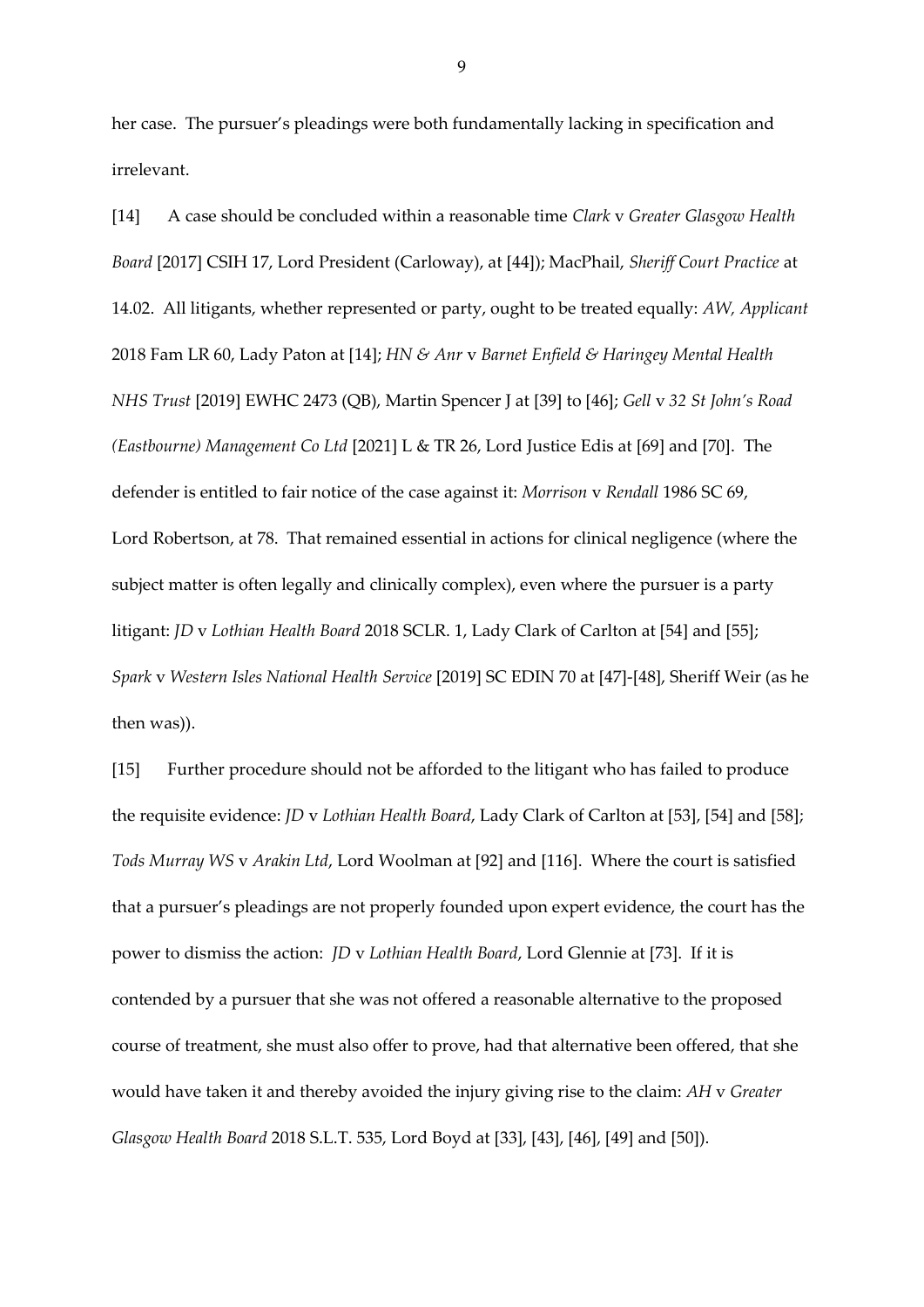[16] The pursuer's pleadings contained wholly generic and unfocused averments on causation. No further specification was given by the pursuer to explain the causal link between the administration of spinal anaesthesia and neurological back and leg pain. That is inconsistent with the duty to provide fair notice of one's case. The lack of notice in the pleadings was not altogether surprising, in the absence of an expert report. The pursuer had been afforded every opportunity by the court to produce evidence which supports the averments in relation to causation. Despite the latitude afforded to her, the pursuer has repeatedly failed to do so. These repeated failures have caused the defenders to incur significant expense, all at a cost to the public purse.

## *Submissions by the pursuer*

[17] The pursuer was an experienced registered nurse, having started her career in 1988. There had been no issues in two previous births. She had no history of leg or back pain prior to the events in February 2014. Throughout her nursing career she had spent time at the maternity hospital and was well aware of the procedure in theatre and the like. She was also aware of what falls below standards and had mentored many staff over the years. The experience during the birth of her daughter in February 2014 was distressing and as a result had caused a major lifestyle change in that she had to move house, change her vehicle, obtain help with her baby and had one of her daughters as a carer.

[18] She lived with constant pain and her mental state has been greatly affected. She was awarded ill health retirement in May 2016 (at the lower tier) after her daughter's birth. This had recently been increased to the upper tier level, meaning she will be unable to work indefinitely. Her retirement was supported by NHS Grampian. She believed that her claim for damages was reasonable as she would still have a considerable amount of years of work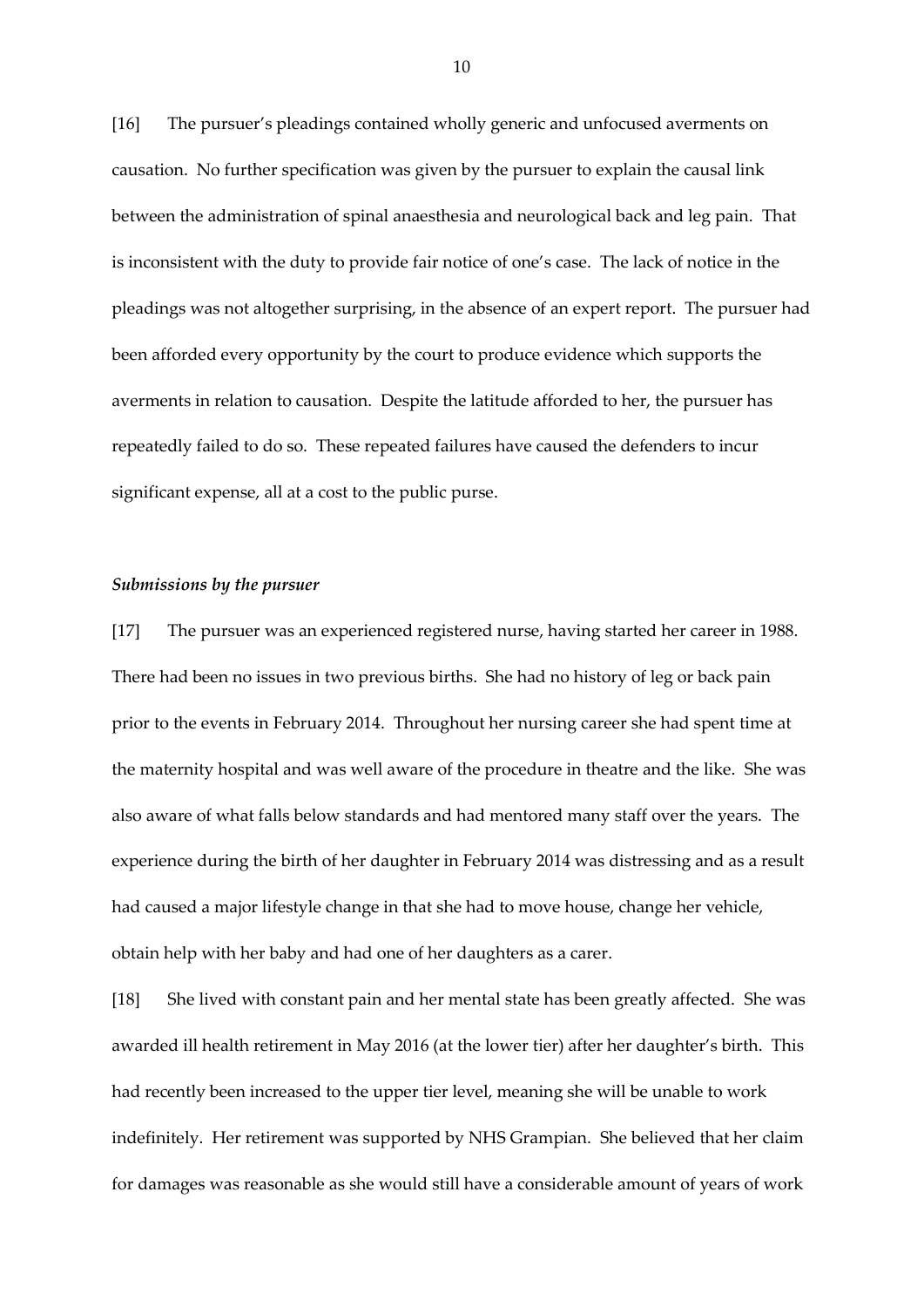in her career if she had been fit and healthy. The pain and suffering she still has is long term.

[19] During the birth of her daughter, Dr Moore was unsupervised and struggled with the spinal insertion. There was evidence that the attempts to inject took too long, just under one hour. Dr Moore had to be directed by senior nursing staff on several occasions. When senior help was eventually asked for, it was nursing staff who asked for it and not Dr Moore. Dr Moore failed to document another serious issue that happened in theatre with the venflon not being *in situ* correctly. This led to an emergency situation as the pursuer had a postural drop, where IV medication is required to stabilise the person, but a mini-crisis occurred. Professionals must keep accurate and clear records but this was not even documented. It was clear that the procedure was difficult as this was documented in the medical theatre notes and that the spinal attempts were numerous. Her MRI scan showed nerve root issues where the attempts were made. She had supportive evidence that Dr Moore was negligent. Any delays in court had been outwith her control and that was evidenced to the court at the appropriate times. Despite requests, she had not been given the defender's evidence.

[20] There was an expert report, from Dr Norman, supporting negligence. Among other things, it made reference to the timescale of the attempts to inject, which was some 50 minutes or so. There must have been more attempts than three. Dr Moore should have sought senior help a lot earlier than she did. Dr Moore was very rough and frustrated, acting with force, when it should have been slow and precise. Matters were evidenced by the nursing staff. The pursuer's personal view was that after two failed attempts to inject Dr Moore should have sought help from a senior colleague. The pursuer advised the court that her partner had been seriously unwell in recent months. As a result of her situation, she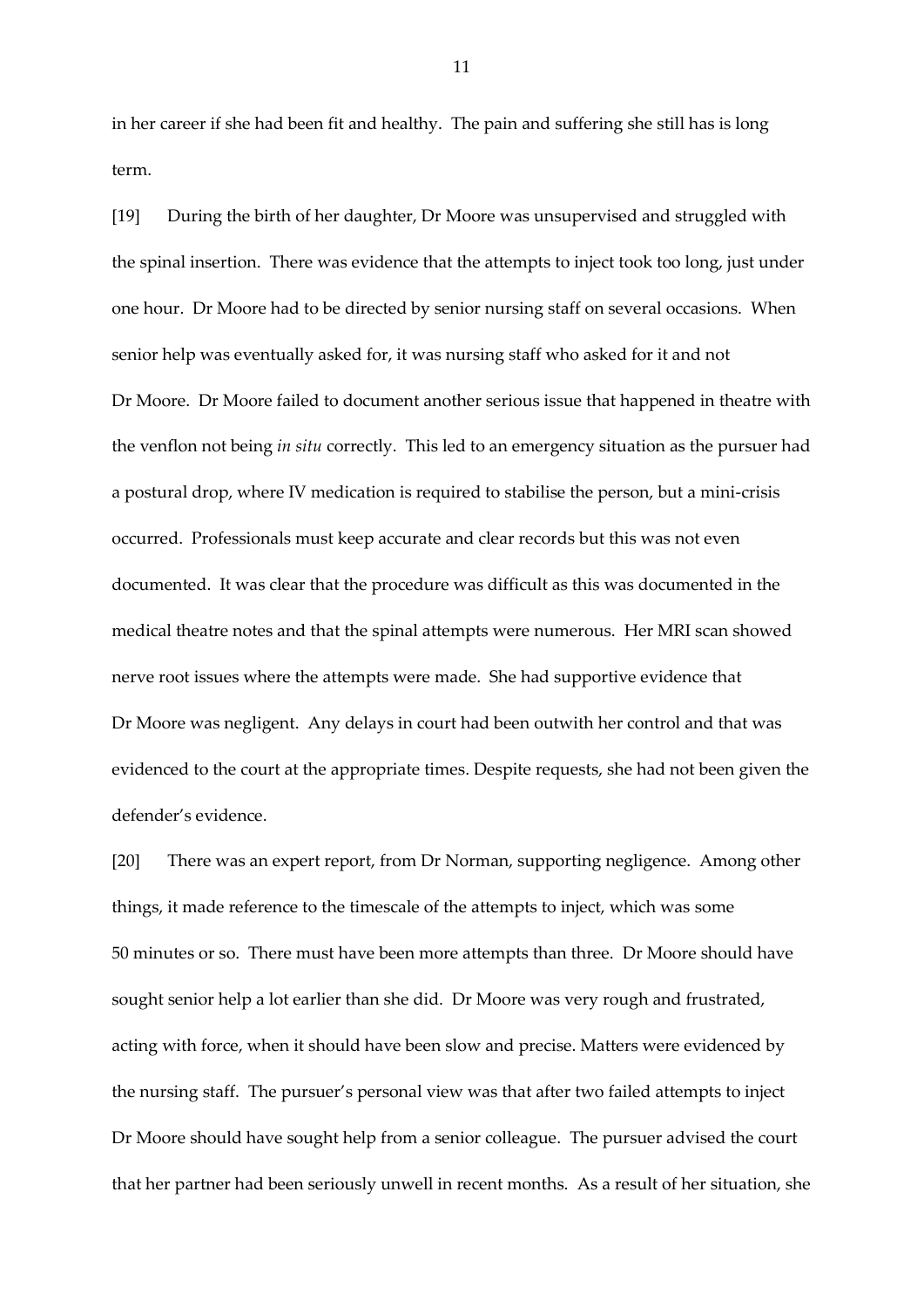had not had a lot of communication with Dr Seckin, including because she was not aware whether her partner would pull through from his illness. Dr Seckin still supported causation and had requested sight of the defender's expert reports. However, it was not suggested that Dr Seckin was preparing an expert report or when he would do so.

## **Decision and reasons**

[21] This action was raised over five years before the diet of debate took place. As noted above, sists were granted. This included a period of well over a year for the pursuer's medical experts to investigate matters, including on causation. The lengthy periods of sist came to an end some two years and three months before the debate. The case has been live for that period but the pursuer has not lodged any expert report which provides support on the essential issue of causation. Even though in December 2020 a diet of proof was fixed for November 2021 with expert reports to be lodged by July 2021, no such report was obtained and the diet came to be discharged. The court has been advised by the pursuer that an expert, Dr Seckin, was instructed in April 2021. The pursuer has also told the court that Dr Seckin "supports causation". However, no correspondence from Dr Seckin and no other form of evidence from him to that effect has ever been shown to the court. More fundamentally, the pursuer's failure to obtain, let alone lodge, an expert report on causation has persisted despite much more than an ample time period having been allowed for that to be done.

[22] The pursuer is clearly aggrieved at what she views as the consequences of the alleged negligence. She has support, in expert reports, for the allegations of breach of duty, although those are contested by the defender. However, for several years she had legal representation. The pleadings were drafted by her representatives. It must have been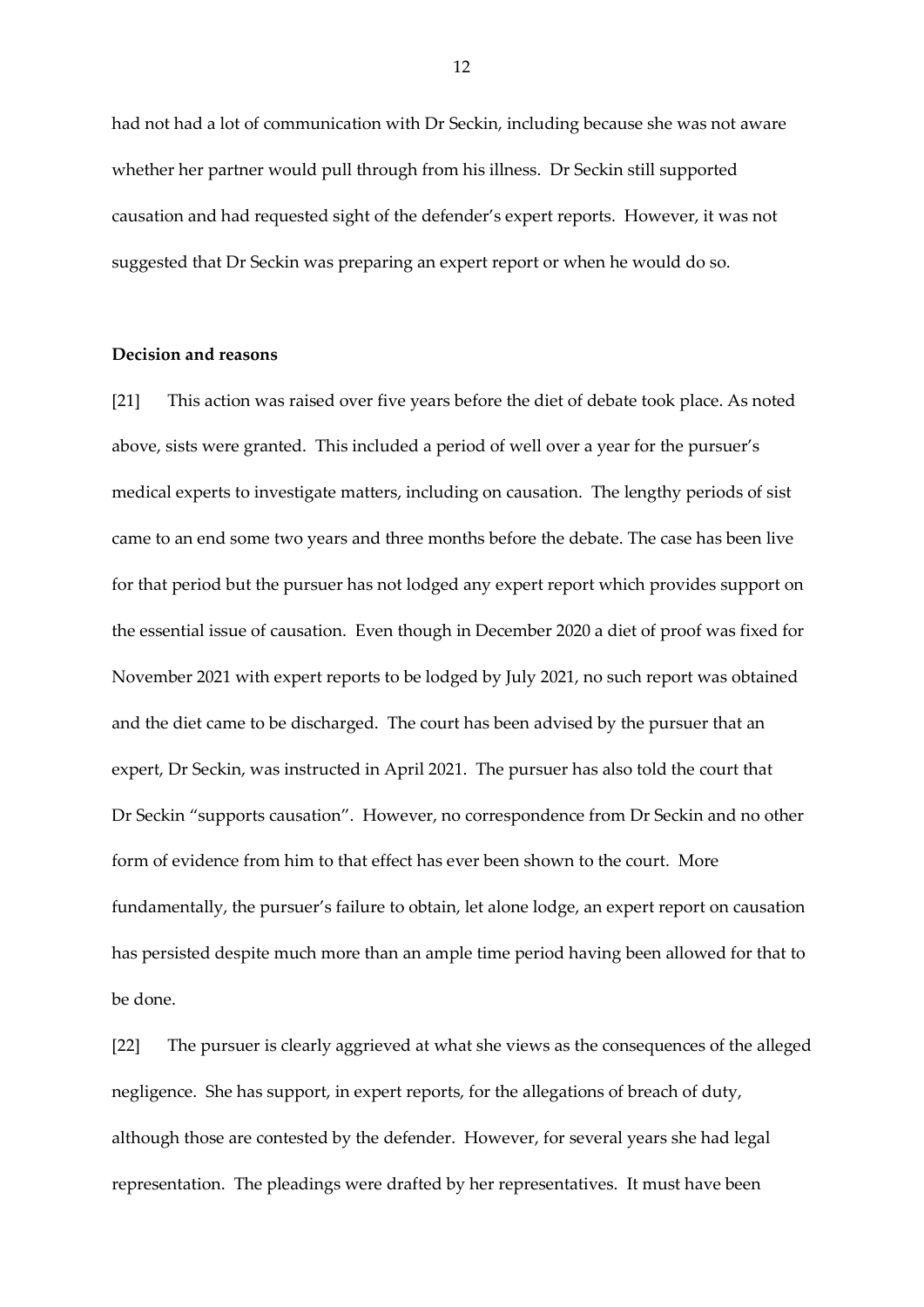known from the outset that an expert report on causation was required. Indeed, as noted above, the pursuer herself appears to know that as well. A lengthy period (June 2018 until October 2019) was allowed for her medical experts to investigate matters further, including on causation. In due course, her representatives withdrew from acting. Although she has legal aid, her attempts to engage other solicitors have failed.

[23] The legal principles about court actions fall to be applied to any person who decides to bring litigation, whether that person is represented or is a party litigant. In *Barton* v *Wright Hassall* [2018] UKSC 12, Lord Sumption, as part of the majority decision by the Supreme Court, observed (at [18]) that the rules of court provide a framework within which to balance the interest of both sides, that balance being inevitably disturbed if an unrepresented litigant is entitled to greater indulgence in complying with them than the represented opponent. Such an advantage enjoyed by a party litigant imposes a corresponding disadvantage on the other side. That approach was applied by Lady Paton in *AW, Applicant* (at [14])*.* 

[24] Depending upon the circumstances, it may be appropriate in the course of case management to provide a degree of latitude to a party litigant. That has been done on numerous occasions in this case. In part, this took into account that the pursuer's solicitors had withdrawn from acting and that as a party litigant she was seeking further representation as well as an expert report on causation. But, in my opinion, the stage has now been reached where gross disadvantage has been suffered by the defender in being exposed to this unfounded claim for a lengthy period of time. In a clinical negligence case of this kind, expert evidence must be provided to support causation: *JD* v *Lothian Health Board*, Lady Clark of Carlton at [53], [54], [57] and [58], Lord Glennie at [73]. The same approach was taken in *Spark* v *Western Isles National Health Service*, by Sheriff Weir (as he then was) at